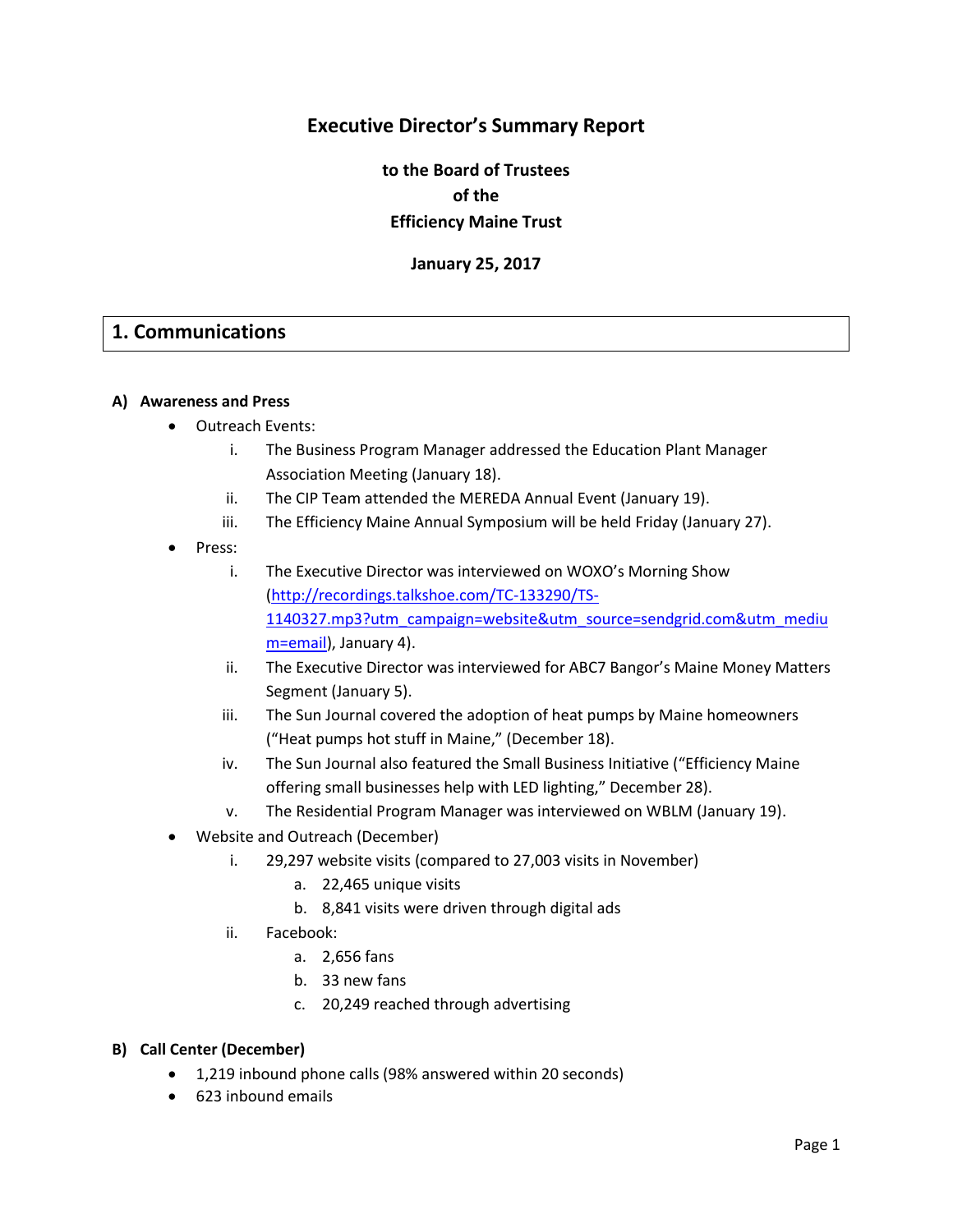- 1,040 inbound mail (rebate forms)
- 878 outbound calls made in order to complete 77 Appliance Rebate Program evaluation surveys

# **C) Government Relations**

- The Executive Director presented an overview of EMT programs to the Energy, Utilities, and Technology (EUT) Committee (January 17).
- The Legislature released the "Final Report of the Commission to Study the Economic, Environmental and Energy Benefits of the Maine Biomass Industry" in mid-December. One of the report's several recommendations is for EMT to make a more concerted effort in promoting Combined Heat and Power (CHP) systems that utilize biomass. EMT staff expects to participate in follow-up discussions and review related bills at the (EUT) Committee this Session.
- The Executive Director testified before the Appropriations Committee regarding EMTrelated changes to the Supplemental Biennial State Budget.
- PUC Activities:
	- i. EMT Staff filed reply comments in the Triennial Plan's Phase II proceeding on the issues of mitigating risk of stranded investments and Forward Capacity Market (FCM) revenue allocations.
	- ii. EMT Staff attended a Settlement Conference on its low income initiatives and volunteered to draft a stipulation based on the outline that was approved by the Board at the last meeting.
	- iii. EMT Staff attended a Case Conference with Energy Futures Group (EFG), who was retained by the PUC Staff to assist in their oversight role to develop a mid-year reporting protocol.

# **2. Program Highlights<sup>1</sup>**

 $\overline{\phantom{a}}$ 

# **A) C&I Prescriptive (CIP) Program – Electric Measures**

- Weekly incentive payments and the program's pipeline are on track (see charts below).
- The CIP Team hosted its monthly webinar for Qualified Partners (QPs) with 70 QPs in attendance.
- Program announced a Classroom Lighting Promotion, providing enhanced incentives for projects conducted over April school vacations.
- The CIP team created a Prescriptive Lighting Measure Upload file to streamline QP's entry of large lighting projects.

 $1$  The Updated Financials table reported for each Program reflects data pulled from the Trust's financial management system as of mid-month; the Summary Program Update table is pulled from the Efficiency Maine project tracking database as of January 19, 2017.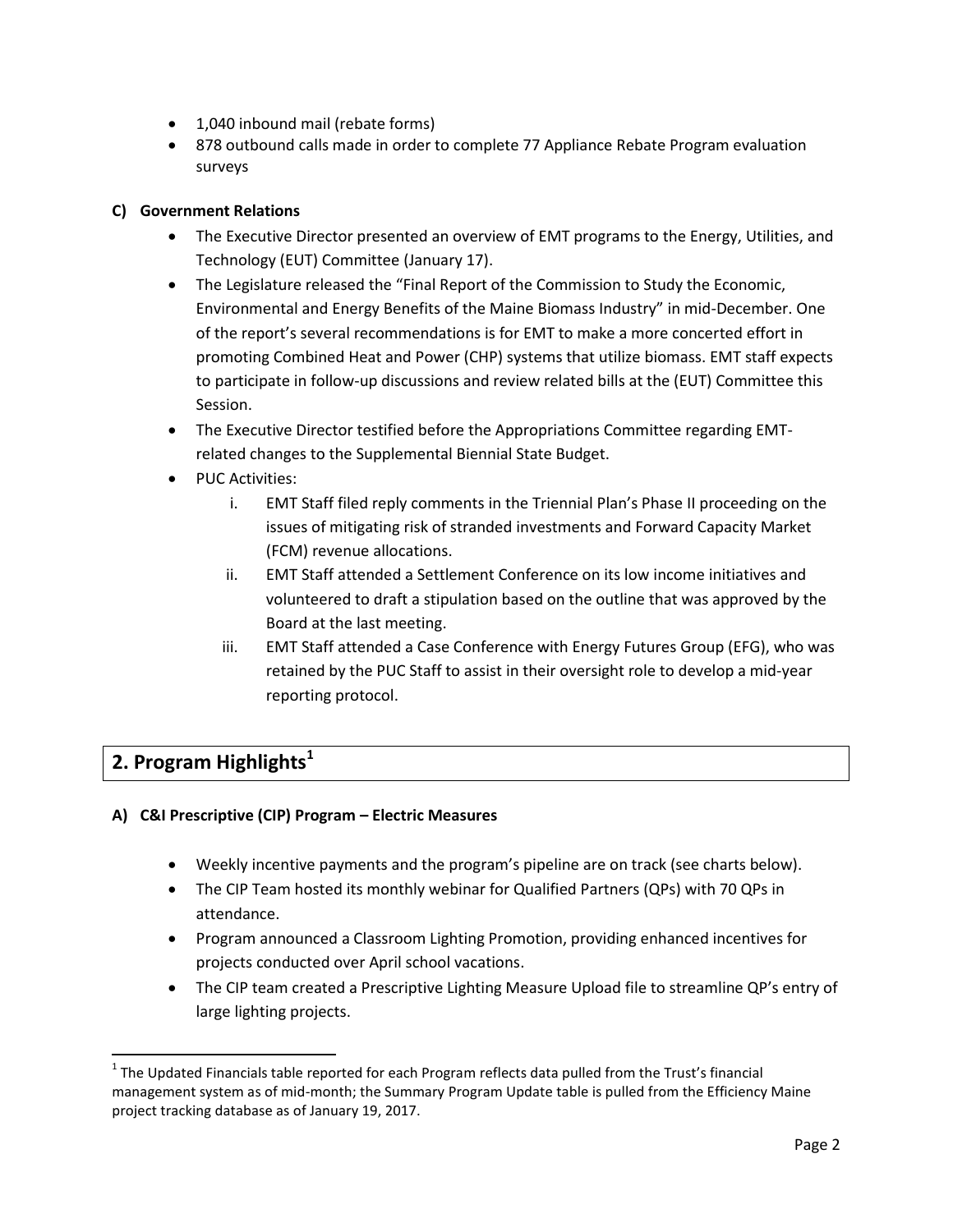- Staff completed two webinars for potential Mid-Stream Heating Solutions distributors.
- CIP currently has 600 QP companies and 750 individuals represented; new QP requests are ongoing.



**Electric C&I Prescriptive Program**

| <b>Updated Financials</b>       | Program<br>Investment |
|---------------------------------|-----------------------|
| FY2017 Program Budget           | \$8,829,935           |
| $7/1$ to 12/31 Spending         | \$1,650,116           |
| Percent of Budget Spent to Date | 19%                   |
| Percent of Year Passed          | 50%                   |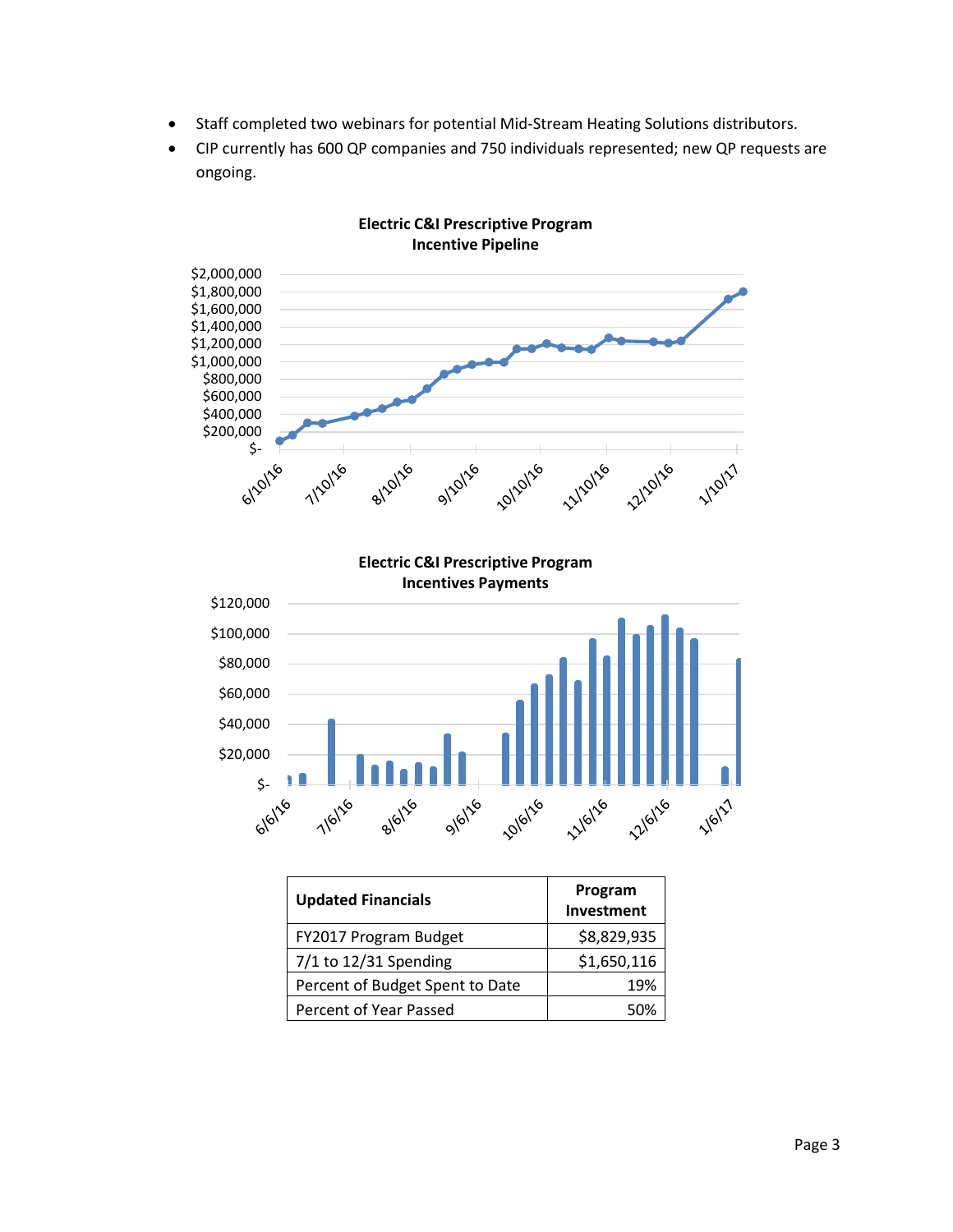| <b>Summary Program Update</b> | kWh Savings | <b>Participants</b> |
|-------------------------------|-------------|---------------------|
| Start of fiscal year to 11/30 | 5,685,826   |                     |

| Project Type (through 11/30)         | <b>Projects</b> |
|--------------------------------------|-----------------|
| <b>Lighting Solutions</b>            | ิ २ २ ೧         |
| <b>Heating and Cooling Solutions</b> | 214             |
| <b>Compressed Air Solutions</b>      |                 |

#### **B) C&I Prescriptive Program – Natural Gas Measures**

- The program's pipeline is \$285,472 in incentive payments, and has a slight upward trend despite being in the midst of heating season (see charts below).
- The Team is focusing on outreach with natural gas local distribution companies (LDCs) and on ways to partner to make a compelling case for efficiency; the Team is postponing consideration for now of mid-stream (distributor point of sale) approaches for natural gas furnaces and boilers.
- Initial mailers for the Restaurant Spray Nozzle promotion were sent the week of January 16. The measure is highly cost effective and offers a way to start a conversation about other EMT measures.



## **Natural Gas C&I Prescriptive Program Pipeline**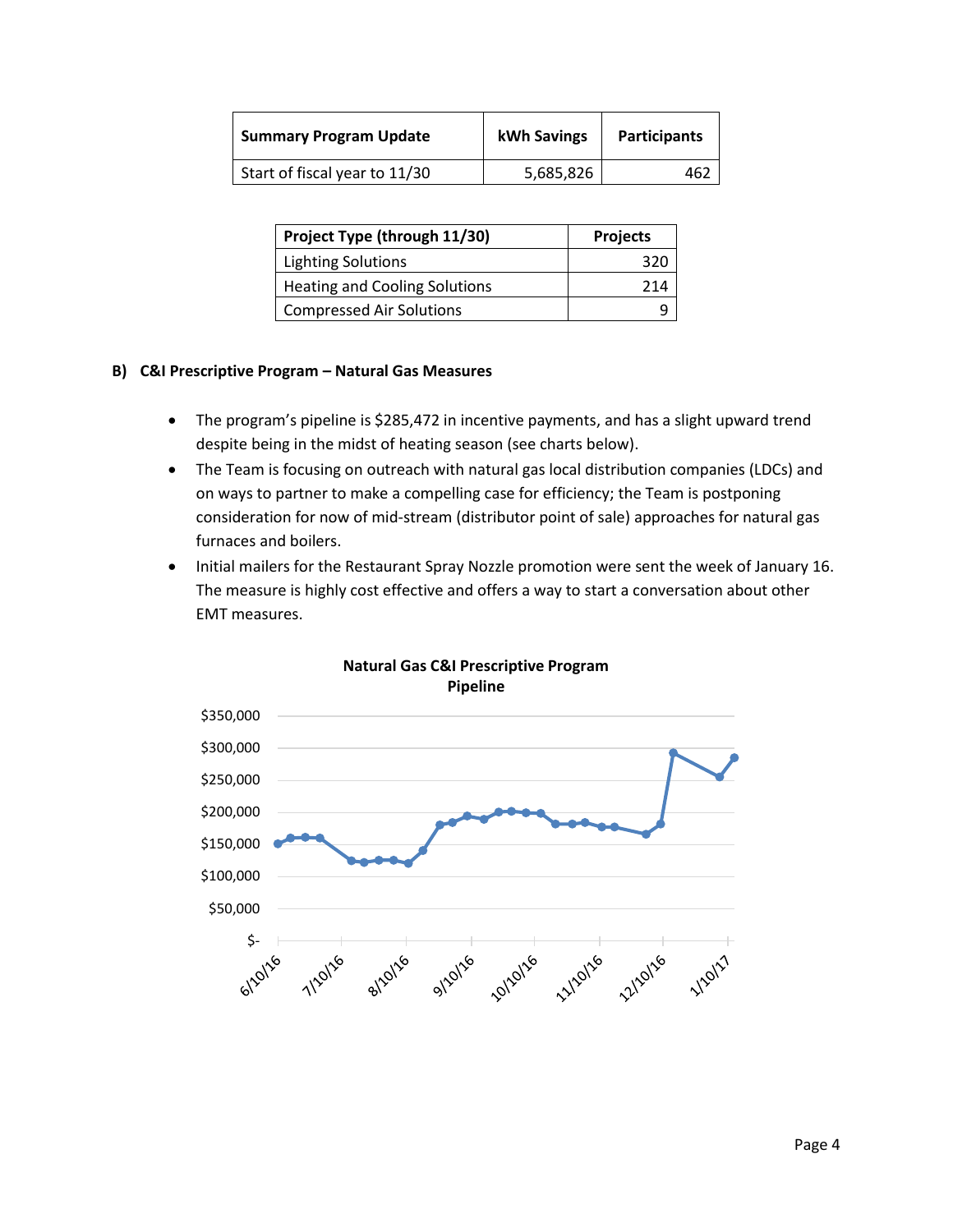

| <b>Updated Financials</b>       | Program<br>Investment |
|---------------------------------|-----------------------|
| FY2017 Program Budget           | \$1,255,720           |
| $7/1$ to 12/31 Spending         | \$120,457             |
| Percent of Budget Spent to Date | 10%                   |
| Percent of Year Passed          | 50%                   |

| <b>Summary Program Update</b> | <b>MMBtu</b><br><b>Savings</b> | <b>Participants</b> |
|-------------------------------|--------------------------------|---------------------|
| Start of fiscal year to 11/30 | 4.124                          |                     |

### **C) C&I Prescriptive Program – All Fuels Measures / Heating Solutions**

- The program's pipeline is \$175,922 in incentive payments (see charts below). The pipeline shows a slight decrease, which is not unusual in the midst of heating season.
- The Team is finalizing a process to move heating systems to a mid-stream (distributor point of sale) approach.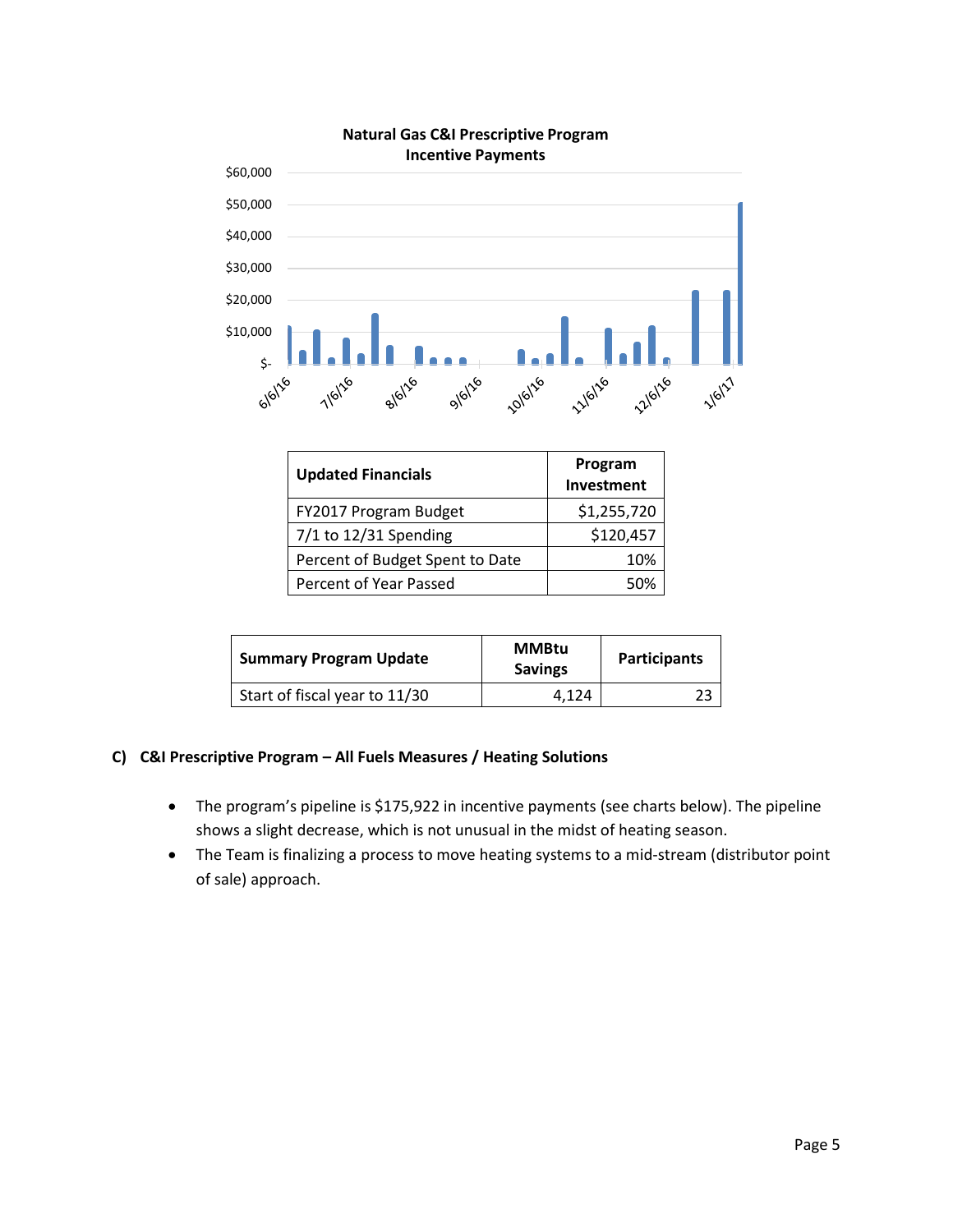

**RGGI C&I Prescriptive Program Incentive Payments**



| <b>Updated Financials</b>       | Program<br>Investment |
|---------------------------------|-----------------------|
| FY2017 Program Budget           | \$1,533,003           |
| $7/1$ to 12/31 Spending         | \$377,753             |
| Percent of Budget Spent to Date | 25%                   |
| Percent of Year Passed          | 5በ%                   |

| <b>Summary Program Update</b> | <b>MMBtu</b><br><b>Savings</b> | <b>Participants</b> |
|-------------------------------|--------------------------------|---------------------|
| Start of fiscal year to 11/30 | 9.909                          |                     |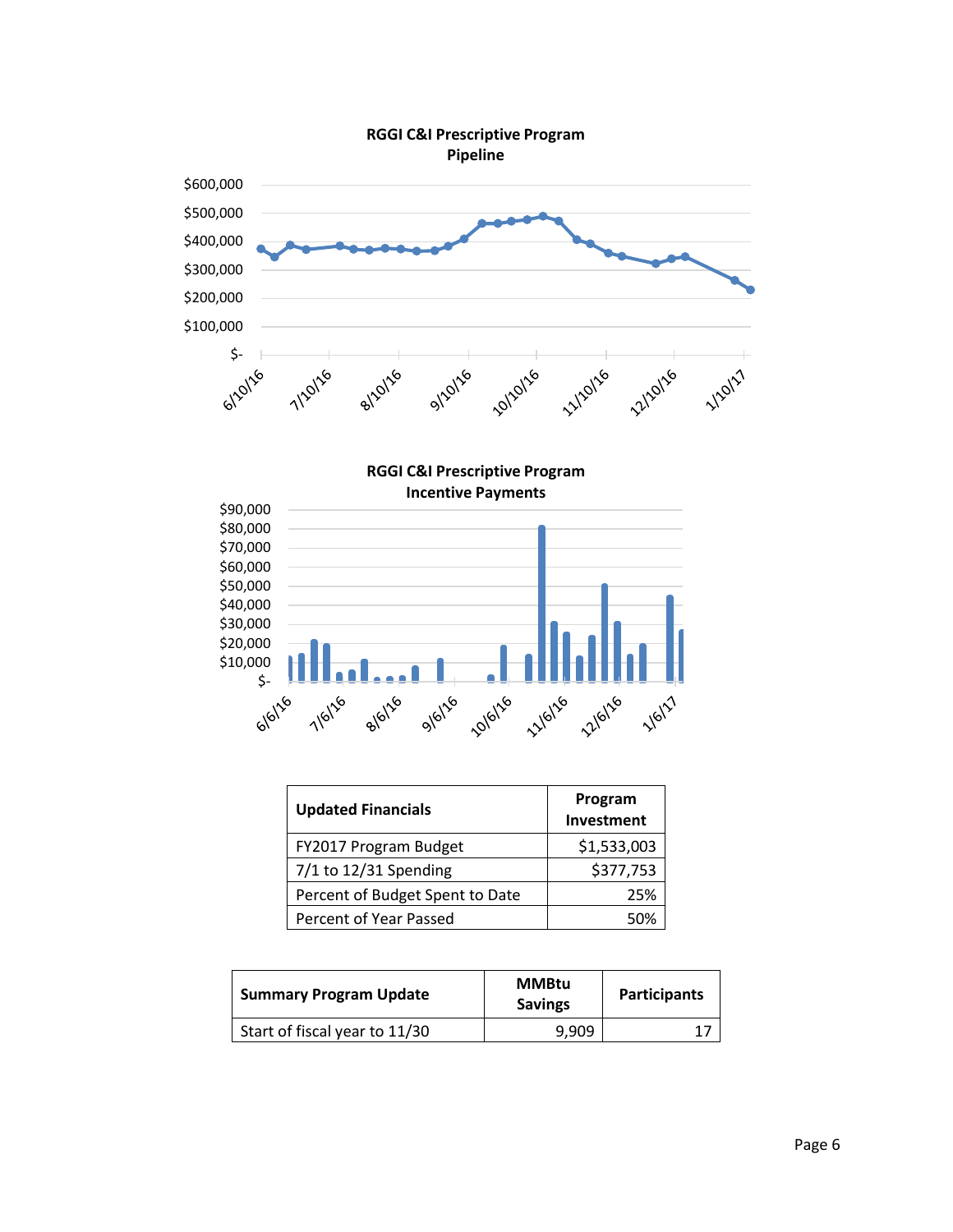### **D) C&I Custom Program**

- Since the last Board meeting, the pipeline of small custom projects has grown modestly, adding two new projects worth \$105,000 in incentive offers. The total small custom pipeline now consists of 20 projects worth \$970,000 in incentive offers.
- The second Review Committee meeting was held in December, awarding \$107,164 to a Combined Heat and Power (CHP) project at Famous Dave's BBQ in Scarborough.
- The Custom Team completed one new scoping audit and opened a new Technical Assistance (TA) study for distributed generation.
- After considering the discussion in the RGGI Affected Customer Stakeholder Group meeting and reviewing the written comments, EMT finalized the protocol that will be used for handling incentives for Affected Customers moving forward. This protocol was memorialized in a memorandum to the Program's delivery team (Energy Resources Solutions, ERS) on January 13 and posted as an appendix in the Program Opportunity Notices (PONs).
- The limited-time bonus incentive for CHP projects (initiated December 7) is driving considerable interest in the Program. The pipeline now consists of 9 projects worth \$2.6 million in incentive offers.
- The Custom team has recently acquired access to billing data from CMP and Emera. This will help inform the Program's customer outreach efforts by identifying facilities that are likely to have eligible custom measures.

| <b>Updated Financials</b>       | Program<br>Investment |
|---------------------------------|-----------------------|
| FY2017 Program Budget           | \$19,118,088          |
| $7/1$ to 12/31 Spending         | \$2,334,729           |
| Percent of Budget Spent to Date | 12%                   |
| Percent of Year Passed          | 50%                   |

| <b>Additional Details on FY 2017 Financials</b>        | Program<br>Investment |
|--------------------------------------------------------|-----------------------|
| Encumbrances (under contract)                          | \$5,646,134           |
| Awards (pending contracts)                             | \$1,161,054           |
| Pipeline                                               | \$3,816,946           |
| Total Expenditures, Encumbrances, Awards &<br>Pipeline | \$12,958,860          |
| Percent of Budget                                      |                       |

| <b>Summary Program Update</b> | <b>MMBtu</b><br><b>Savings</b> | kWh Savings | <b>Participants</b> |
|-------------------------------|--------------------------------|-------------|---------------------|
| Start of fiscal year to 11/30 | 116.952                        | 9,025,358   |                     |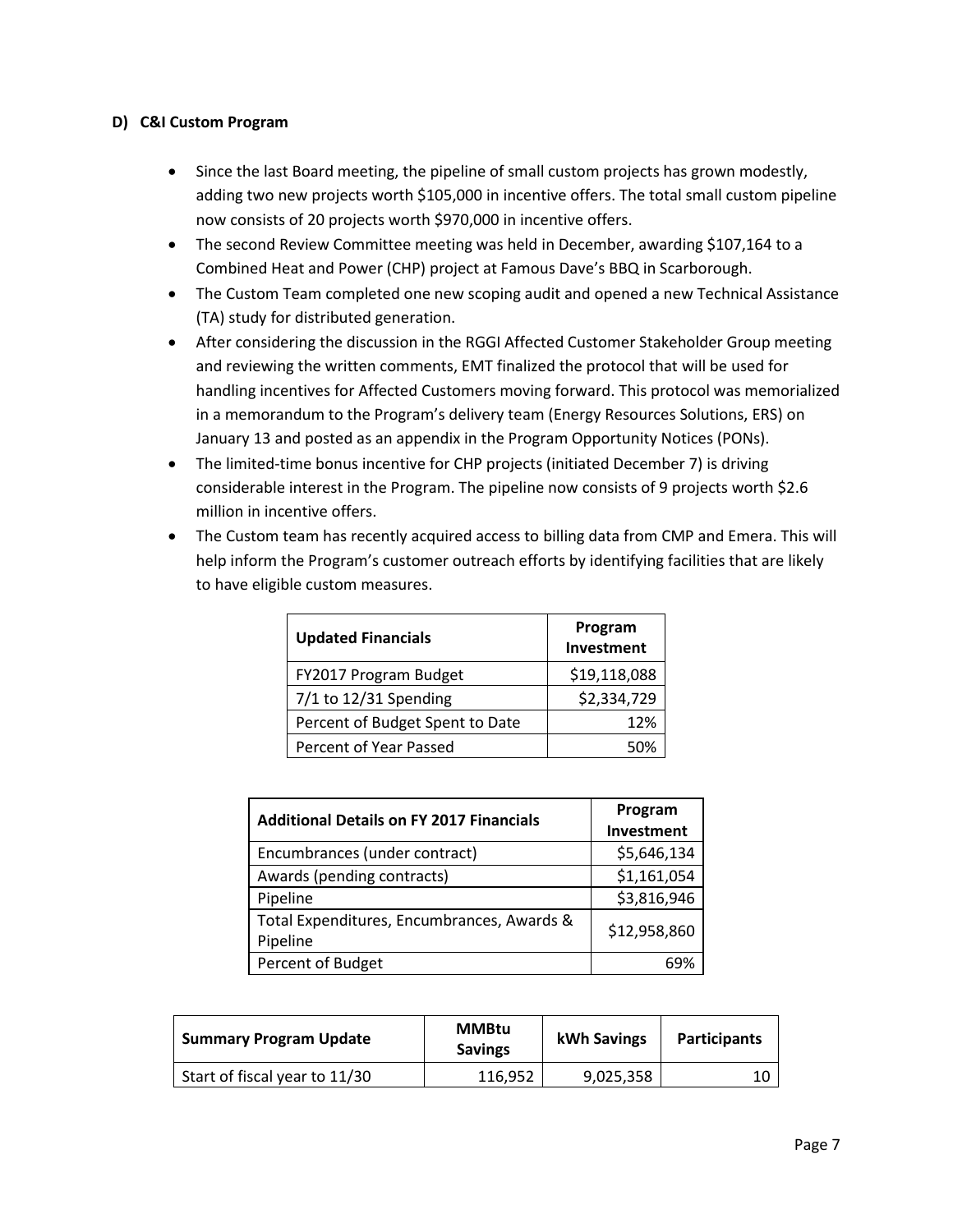## **E) Small Business Initiative**

- Regions 5 (Rte. 302) and 6 (Farmington, Skowhegan, etc.) are ramping up; several contractors have stated they finished their existing backlog of projects and are now ready to focus on SBI.
- The SBI Team is working on Region 7 outreach to potential contractors and has held two informational webinars; and expects to hold at least one more in January.
- Field staff are successfully bringing in potential customers and working with contractors to move projects along faster.
- Enrollments are now being created in effRT at the time projects are pre-approved to allow for more accurate pipeline tracking
- As of January 13, there were 18 projects in the pipeline (broken out by region below) representing \$131,228 in incentives:
	- i. Region 5: 15 projects in pipeline.
	- ii. Region 6: 3 projects in pipeline.
- EMT expects the pipeline to grow rapidly as contractors get underway in Region 6.

| <b>Updated Financials</b>       | Program<br>Investment |
|---------------------------------|-----------------------|
| FY2017 Program Budget           | \$2,203,926           |
| 7/1 to 12/31 Spending           | \$101,819             |
| Percent of Budget Spent to Date | .5%                   |
| Percent of Year Passed          | 5በ%                   |

| <b>Summary Program Update</b> | <b>kWh Savings</b> | <b>Participants</b> |
|-------------------------------|--------------------|---------------------|
| Start of fiscal year to 11/30 | 9,889              |                     |

#### **F) Commercial New Construction -- Maine Advanced Buildings Program**

- EMT has paid \$146,713 in incentives to date.
- 8 projects are under MOU, representing \$755,249 in incentives.
- 14 additional projects being tracked are not yet under MOU, representing \$190,785 in incentives (weighted estimate based on probability of award).
- The Avesta Bayside project was completed and anticipated to be paid by end of January (\$66,238 in incentive).
- The delivery team is continuing to follow up on new project leads, as identified.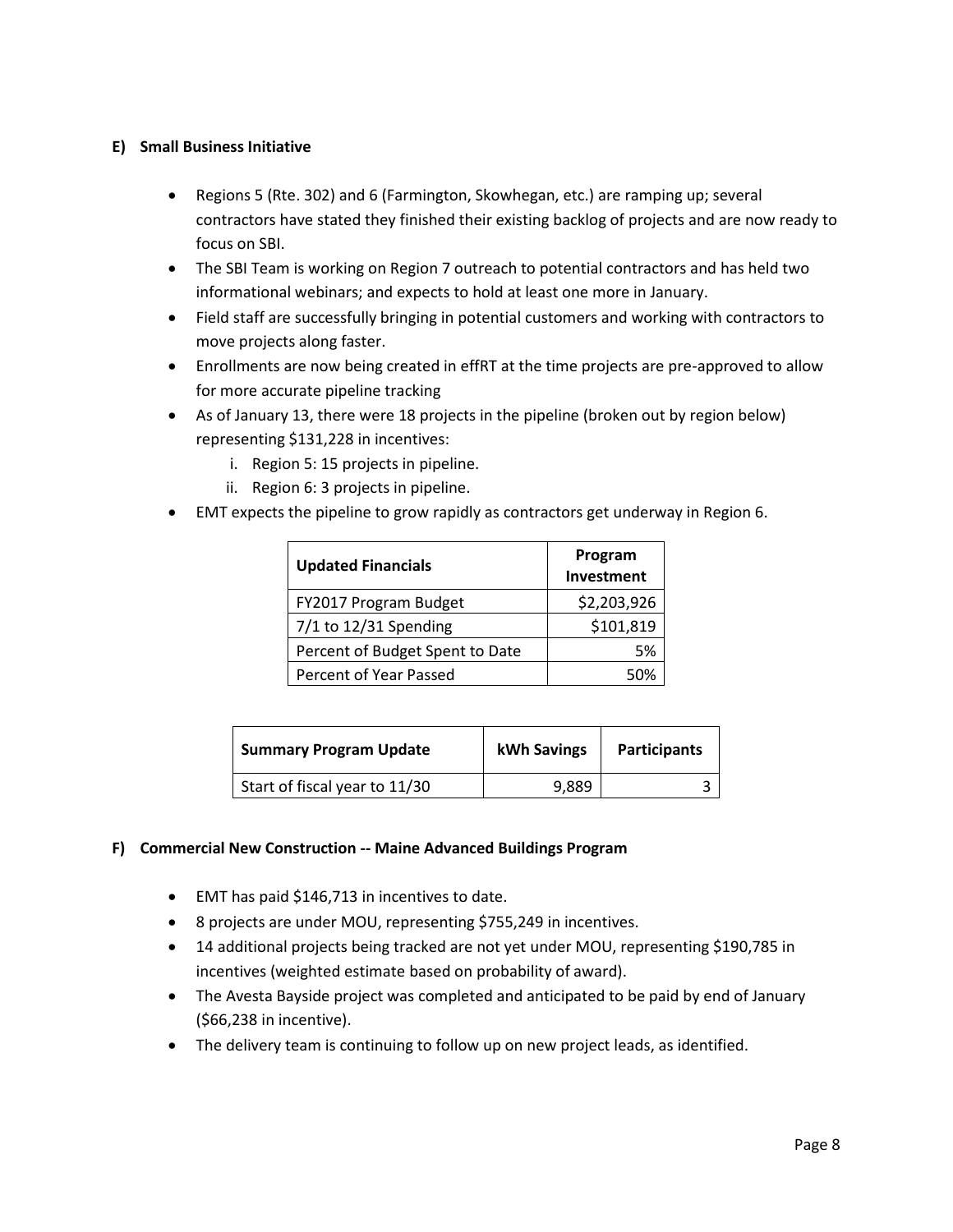| <b>Updated Financials</b>       | Program<br>Investment |
|---------------------------------|-----------------------|
| FY2017 Program Budget           | \$2,246,220           |
| $7/1$ to 11/30 Spending         | \$299,779             |
| Percent of Budget Spent to Date | 13%                   |
| Percent of Year Passed          | 50%                   |

| <b>Additional Details on FY 2017 Financials</b>        | Program     |
|--------------------------------------------------------|-------------|
|                                                        | Investment  |
| Encumbrances (under contract)                          | \$755,249   |
| Awards (pending contracts)                             | \$190,785   |
| Pipeline                                               | \$637,140   |
| Total Expenditures, Encumbrances, Awards &<br>Pipeline | \$1,583,174 |
| Percent of Budget                                      | 70%         |

| <b>Summary Program Update</b> | kWh Savings | <b>Participants</b> |
|-------------------------------|-------------|---------------------|
| Start of fiscal year to 11/30 | 723,240     |                     |

### **G) Home Energy Savings Program**

- December activity at 950 homes edged out November to have the highest activity of the fiscal year.
- Rebates were issued toward the installation of ductless heat pumps in 500 homes in December (fiscal year to date total is above 3,000).
- 47 loans were closed in December, supporting \$380,000 in efficiency upgrades installed by 32 different companies.

| <b>Updated Financials</b>       | Program<br>Investment |
|---------------------------------|-----------------------|
| FY2017 Program Budget           | \$10,367,443          |
| 7/1 to 12/31 Spending           | \$4,043,919           |
| Percent of Budget Spent to Date | 39%                   |
| Percent of Year Passed          | 50%                   |

| <b>Summary Program Update</b> | kWh Savings | <b>MMBtu</b><br><b>Savings</b> | <b>Measures</b> |
|-------------------------------|-------------|--------------------------------|-----------------|
| Start of fiscal year to 11/30 | 5,053,084   | 36,715                         | 3,861           |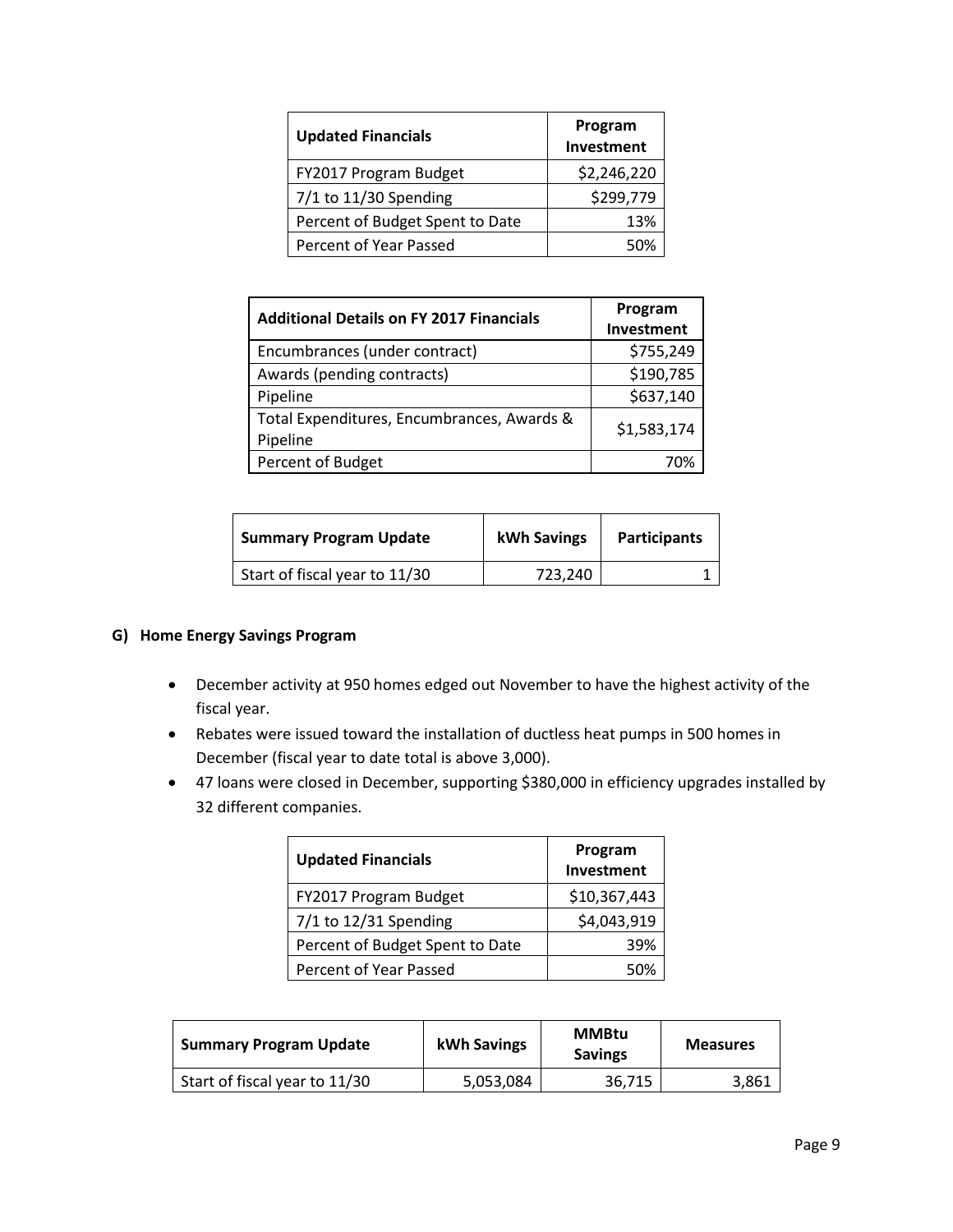| Project Type (through 11/30) | Units |
|------------------------------|-------|
| <b>Electric Measures</b>     | 2.423 |
| <b>All Fuels Measures</b>    | 1,438 |

### **H) Consumer Products Program**

- The Program provided 254 rebates for Heat Pump Water Heaters from activity in Q1 and another 807 rebates from activity in Q2. A \$750 mail-in rebate was launched January 1.
- Retail LED sales are slower than expected and staff is rolling out a small incentive increase, simplified reporting requirements, and extensive field support.



#### **Weekly Bulb Sales YTD – RETAIL**

# **Weekly Bulb Sales YTD – DISTRIBUTOR**



 The Trust is running a 5-month pricing trial for retail LEDs to document how the market responds to various incentive levels.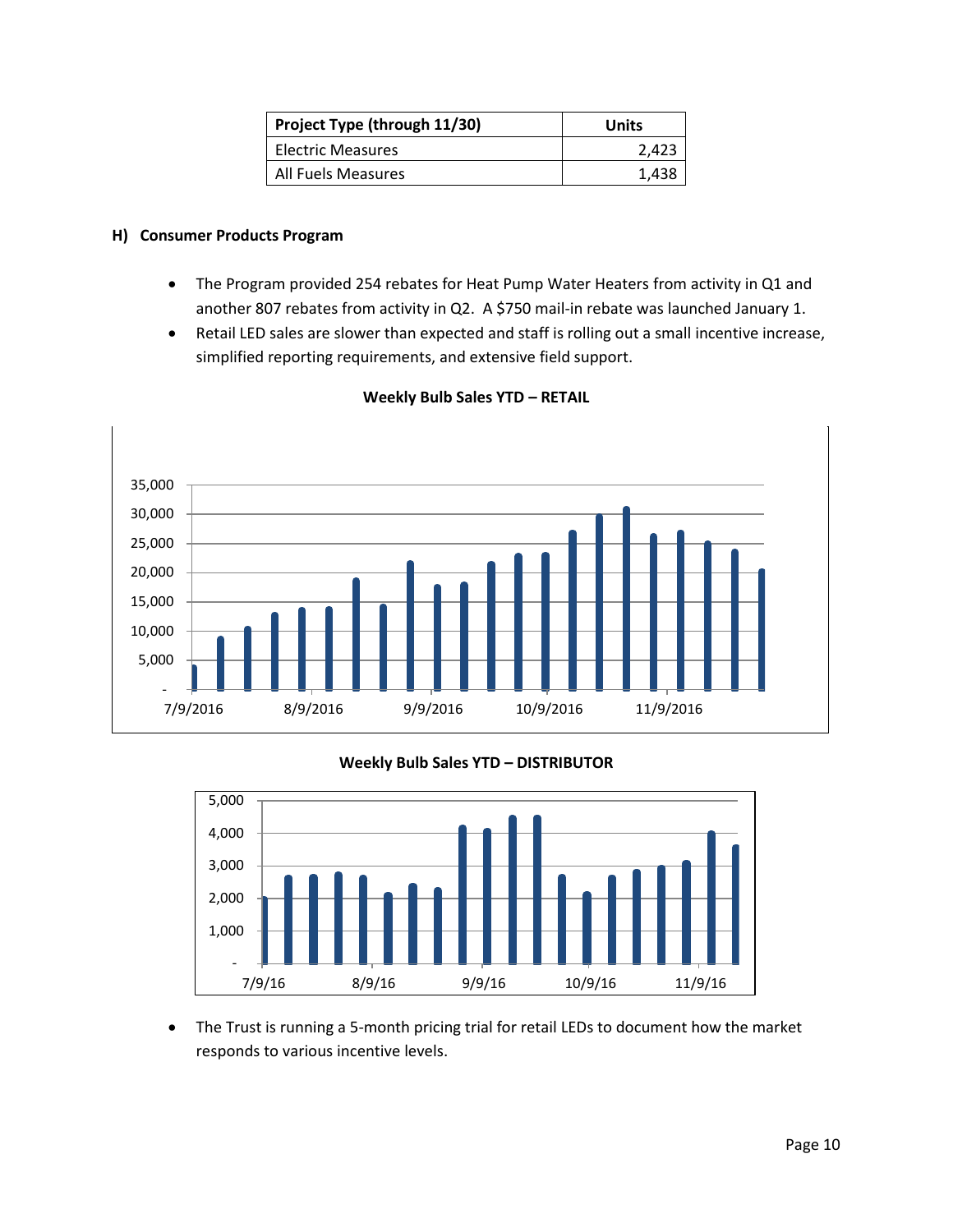| <b>Updated Financials</b>       | Program<br>Investment |
|---------------------------------|-----------------------|
| FY2017 Program Budget           | \$11,733,364          |
| $7/1$ to 12/31 Spending         | \$2,246,776           |
| Percent of Budget Spent to Date | 19%                   |
| Percent of Year Passed          |                       |

| <b>Summary Program Update</b> | kWh Savings | Appliance<br><b>Rebates</b> | <b>Light Bulbs</b> |
|-------------------------------|-------------|-----------------------------|--------------------|
| Start of fiscal year to 11/30 | 13,500,021  | 5,578                       | 393,362            |

#### **I) Low-Income Initiatives (electric, natural gas, and all fuels)**

- Food pantries have distributed over 300,000 LEDs through mid-January.
- In December, utilities enrolled 18 new participants into the PUC's Arrearage Management Program (AMP) for low-income customers with outstanding electric bills, bringing the total to 929 homes from seven utilities since its October 2015 inception. Since inception, 51% of participants have requested and received free LEDs and water saving devices through the program.
- The Low Income Direct Install Initiative for Water Heaters launched November 15 and 3,000 pieces of mail have driven 92 qualified prospects; installations are pending.
- The Low Income Initiatives Team is developing a Low Income Direct Mail Program. Current design calls for mailing business reply cards with offers of LEDs and low flow devices and then mailing requested devices for self-installation.
- LIHESP Highlights:
	- i. 32 homes received basic weatherization under LIHESP in December, exceeding the monthly activity in November and October.
	- ii. Interest continues to grow, including new municipal inquiries. At least two towns are seeking to raise property tax amounts to cover co-pay contributions for eligible residents in the coming year.

| <b>Updated Financials</b>       | Program<br>Investment |
|---------------------------------|-----------------------|
| FY2017 Program Budget           | \$6,449,634           |
| 7/1 to 12/31 Spending           | \$471,066             |
| Percent of Budget Spent to Date | 7%                    |
| Percent of Year Passed          | 50%                   |

| kWh Savings<br><b>Summary Program Update</b> |
|----------------------------------------------|
|----------------------------------------------|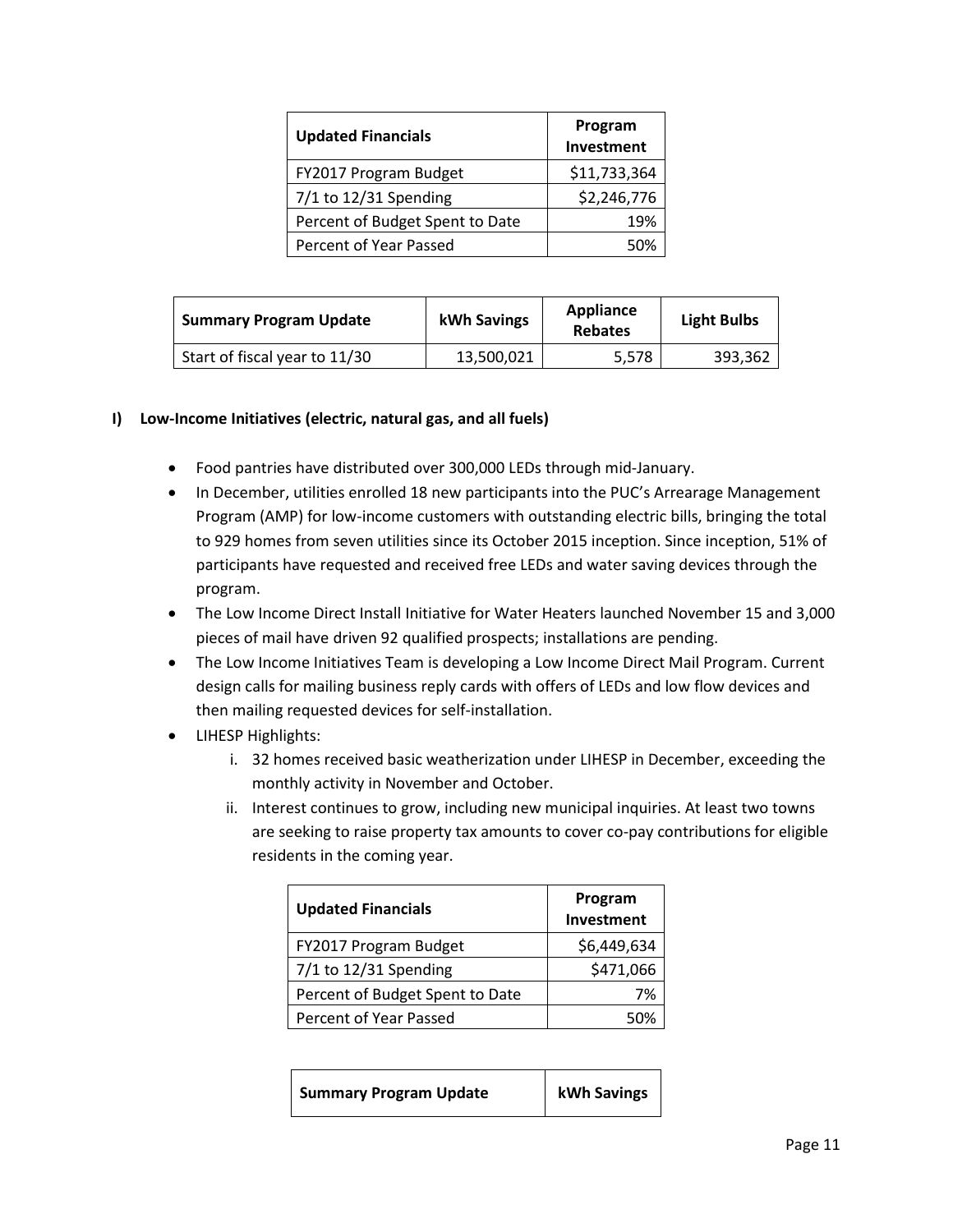| <b>Summary Program Update</b> | kWh Savings |
|-------------------------------|-------------|
| Start of fiscal year to 11/30 | 2,031,164   |

| Other Initiatives (through 11/30) | Units   |
|-----------------------------------|---------|
| <b>LIHESP</b>                     |         |
| AMP DIY Kits                      | 30      |
| <b>Food Pantry Bulbs</b>          | 142,650 |

## **J) Strategic Initiatives (Cross Cutting)**

#### **I. Forward Capacity Market**

 EMT extended the Evergreen Economics contract to perform this year's FCM M&V Compliance Review.

#### **II. Evaluation, Measurement, and Verification (EM&V)**

- The Commercial, Industrial, Multifamily TRM 2017.4 has been published with updated measure costs for lighting measures.
- A limited study of ductless heat pumps in low income and multifamily homes has 79 inhome meters installed.
- EMT posted a RFP for an impact evaluation of the heat pump water heater initiatives.

#### **III. Innovation**

The team completed 7 walkthroughs for the Building Tune-up (Pay-for-Performance) Pilot.

# **3. Administration and Finance Highlights**

#### **A) Administration**

- Staff filed an annual report required by the Secretary of State for all Quasi-State Agencies by Title 5.
- Staff prepared a bi-annual report on year-to-date financials and the budget for the Legislature, as required by Title 35-A and Title 5.

#### **B) Financial**

 Revenues for FY2017 are on track with one notable exception. RGGI proceeds, as previously discussed, are well below estimate through the first two auctions of the fiscal year. At this time, Staff recommends adjusting the budgeted RGGI revenues downward, and adjusting expenditures accordingly. Electric Procurement and Natural Gas Assessment payments for the first two quarters have been received. The next quarterly